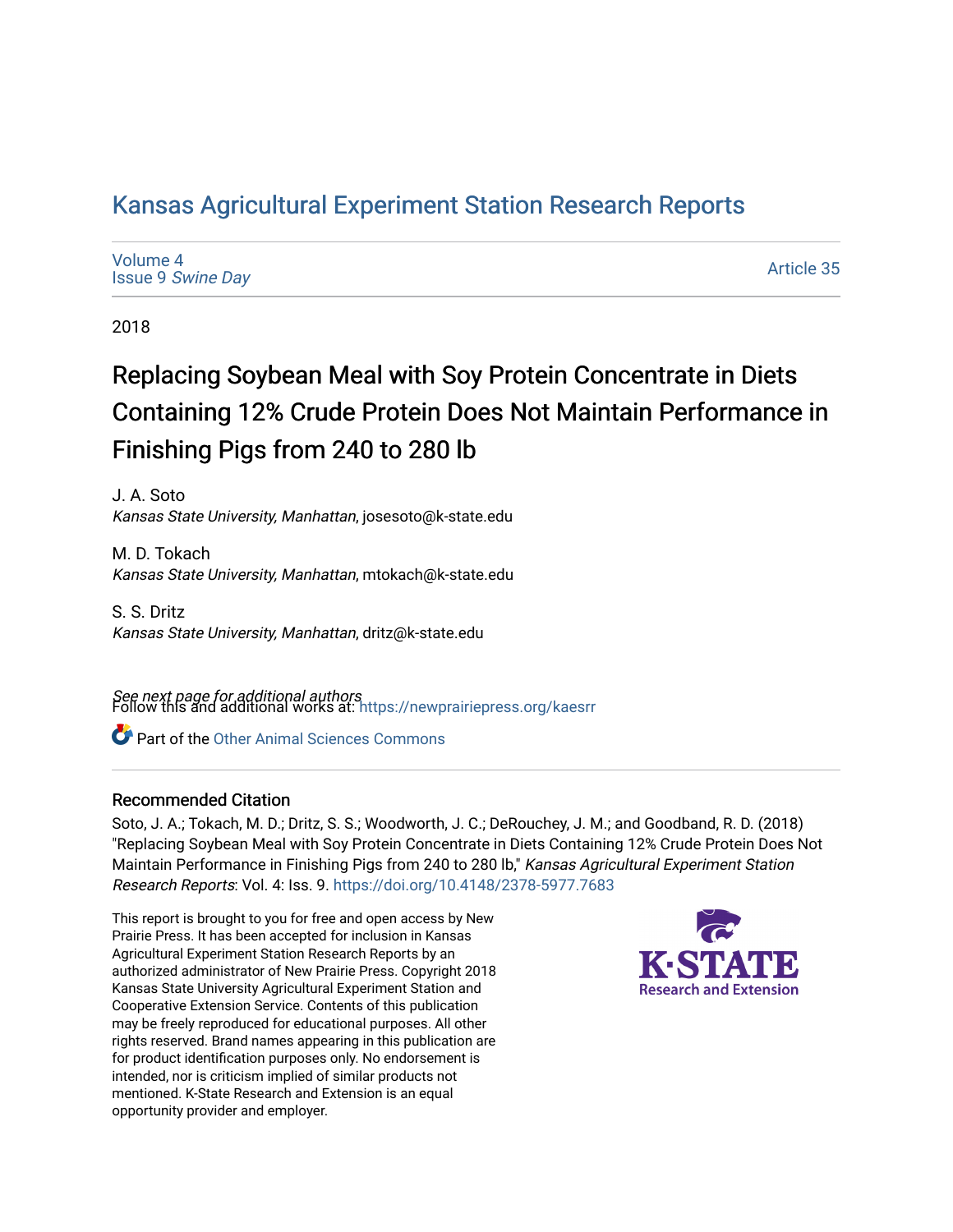## Replacing Soybean Meal with Soy Protein Concentrate in Diets Containing 12% Crude Protein Does Not Maintain Performance in Finishing Pigs from 240 to 280 lb

## **Abstract**

A total of 252 pigs (DNA 600 × 241, initially 238.8 lb) were used in a 21-d trial to determine the effects of replacing soybean meal (SBM) with soy protein concentrate (SPC) in diets containing 12% crude protein (CP) on growth performance of finishing pigs from 240 to 280 lb. Pens of 7 or 8 pigs were allotted by body weight (BW) and randomly assigned to 1 of 4 dietary treatments with 8 replications per treatment. Treatments consisted of 3 levels of SBM (10.6, 5.3, and 0%) with 12% CP and a negative control treatment with 4.0% SBM and 10% CP. Soy protein concentrate was increased as SBM decreased to maintain 12% CP. For overall growth performance, decreasing SBM marginally decreased (linear,  $P = 0.062$ ) average daily gain (ADG) and worsened (linear,  $P = 0.061$ ) feed efficiency (F/G). In conclusion, regardless of the 12% CP level, reducing the concentration of SBM and replacing it with SPC worsened ADG and F/G.

## Keywords

soybean meal, crude protein, finishing pigs

## Creative Commons License

 $\odot$ 

This work is licensed under a [Creative Commons Attribution 4.0 License](https://creativecommons.org/licenses/by/4.0/).

## Authors

J. A. Soto, M. D. Tokach, S. S. Dritz, J. C. Woodworth, J. M. DeRouchey, and R. D. Goodband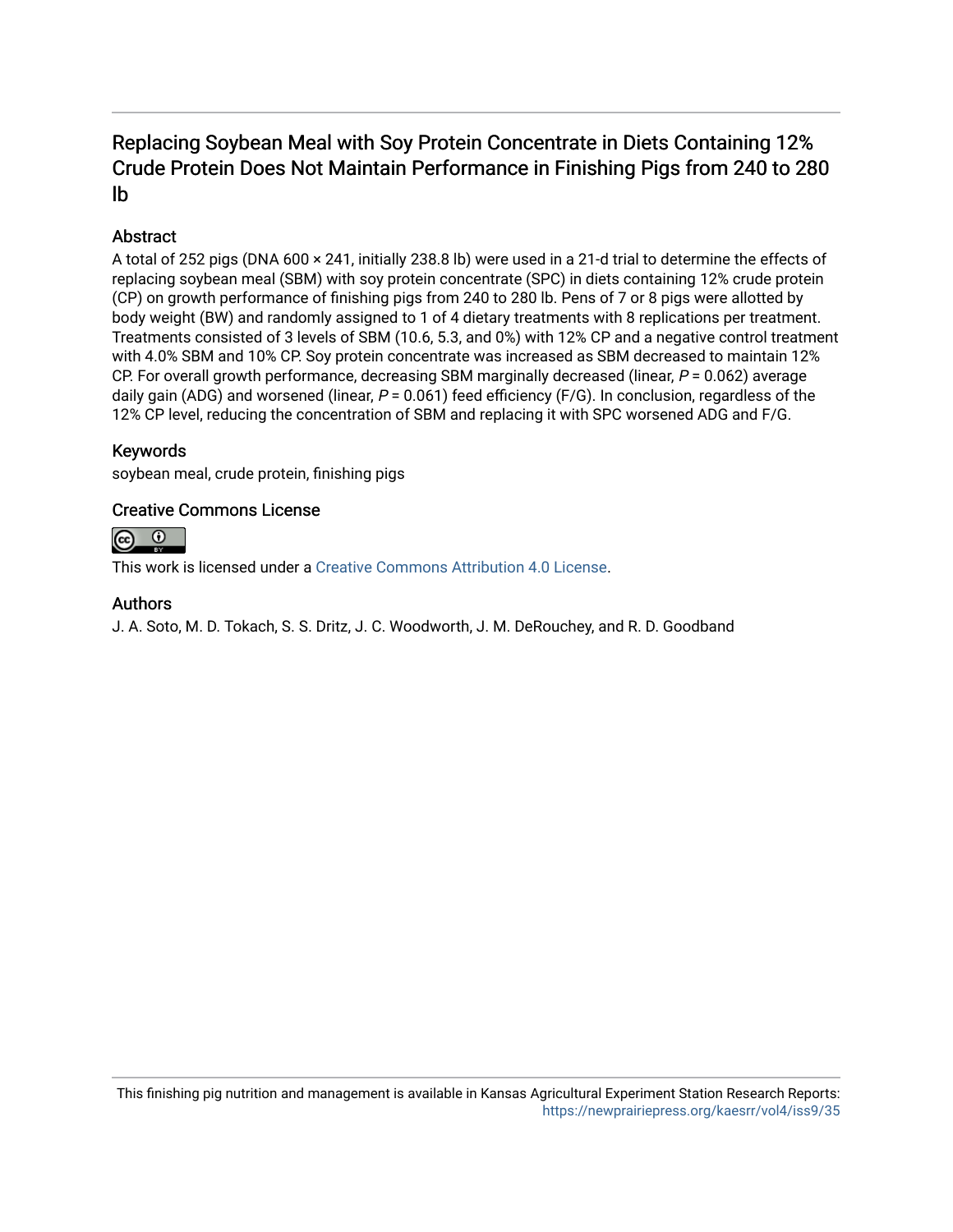



# Replacing Soybean Meal with Soy Protein Concentrate in Diets Containing 12% Crude Protein Does Not Maintain Performance in Finishing Pigs from 240 to 280 lb

*J.A. Soto, M.D. Tokach, S.S. Dritz,1 J.C. Woodworth, J.M. DeRouchey, and R.D. Goodband*

## Summary

A total of 252 pigs (DNA 600 × 241, initially 238.8 lb) were used in a 21-d trial to determine the effects of replacing soybean meal (SBM) with soy protein concentrate (SPC) in diets containing 12% crude protein (CP) on growth performance of finishing pigs from 240 to 280 lb. Pens of 7 or 8 pigs were allotted by body weight (BW) and randomly assigned to 1 of 4 dietary treatments with 8 replications per treatment. Treatments consisted of 3 levels of SBM (10.6, 5.3, and 0%) with 12% CP and a negative control treatment with 4.0% SBM and 10% CP. Soy protein concentrate was increased as SBM decreased to maintain 12% CP. For overall growth performance, decreasing SBM marginally decreased (linear, *P =* 0.062) average daily gain (ADG) and worsened (linear, *P =* 0.061) feed efficiency (F/G). In conclusion, regardless of the 12% CP level, reducing the concentration of SBM and replacing it with SPC worsened ADG and  $F/G$ .

## Introduction

Previous research<sup>2</sup> suggested that a significant reduction in performance and carcass characteristics occurs when finishing pigs are fed corn-soybean meal diets formulated below 12% CP, but fortified with all amino acids (AA) at or above minimum requirement estimates relative to lysine. Subsequent research attempted to determine whether the reduction in performance was due to the low CP itself or decreased concentrations of SBM. In those trials, corn gluten meal was used to replace the SBM and performance was linearly reduced as SBM was replaced with corn gluten meal.<sup>3</sup> Research is

Kansas State University Agricultural Experiment Station and Cooperative Extension Service

<sup>1</sup> Department of Diagnostic Medicine/Pathobiology, College of Veterinary Medicine, Kansas State University.

<sup>2</sup> J. A. Soto, M. D. Tokach, S. S. Dritz, J. C. Woodworth, J. M. DeRouchey and R. D. Goodband. 2016. Determination of the optimum levels of dietary crude protein for growth performance and carcass characteristics of finishing pigs from 240 to 280 lb, Kansas Agricultural Experiment Station Research Reports: Vol. 2: Iss. 8. http://dx.doi.org/10.4148/2378-5977.1309

<sup>3</sup> J.A. Soto, M.D. Tokach, S.S. Dritz, J.C. Woodworth, J.M. DeRouchey, and R.D. Goodband. Effects of dietary soybean meal concentration with dietary crude protein fixed at 12% on growth and carcass performance of finishing pigs from 250 to 300 lb. 2017. Kansas Agricultural Experiment Station Research Reports: Vol. 3: Iss. 7. http://newprairiepress.org/kaesrr/vol3/iss7/39/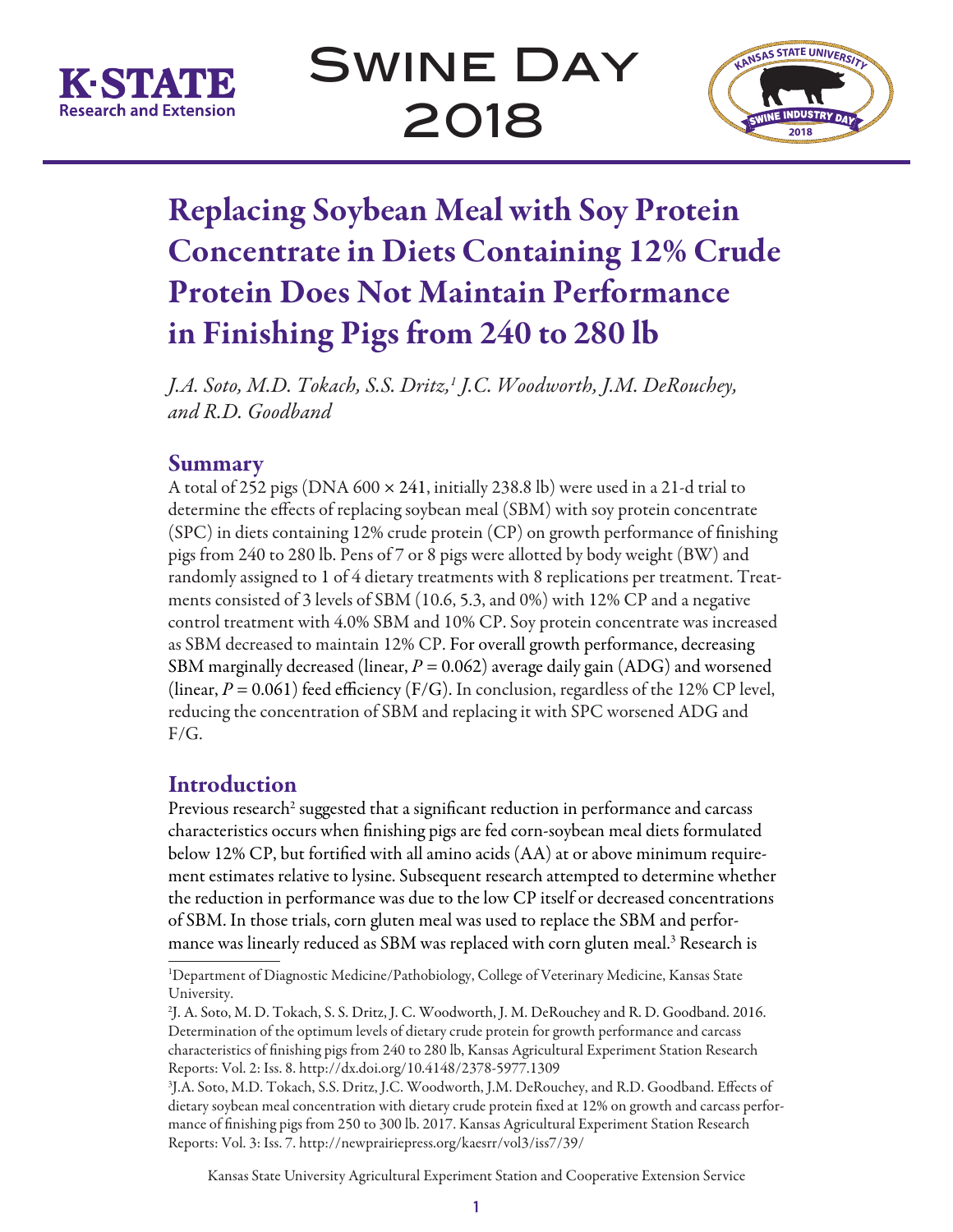needed to validate those results and to ensure that pigs didn't simply prefer soybean meal over corn gluten meal. Thus, the objective of the present study was to determine the effects of dietary soybean meal concentration, with dietary crude protein fixed at 12%, on growth performance of finishing pigs from 240 to 280 lb. The soybean meal was replaced with soy protein concentrate in this experiment to keep the levels of soy protein and amino acid profile similar in all diets.

## Procedures

The Kansas State University Institutional Animal Care and Use Committee approved the protocol used in this experiment. This study was conducted at the Kansas State University Swine Teaching and Research Center in Manhattan, KS. The facility was totally enclosed and environmentally regulated, containing 32 pens. Each pen was equipped with a dry single-sided feeder (Farmweld, Teutopolis, IL) and a 1-cup waterer. Pigs were stocked at a floor space of 7.83 ft<sup>2</sup> per pig. Pens were equipped with adjustable gates to allow space allowances per pig to be maintained if a pig died or was removed from a pen during the experiment. Pens were located over a completely slatted concrete floor with a 4-ft pit underneath for manure storage. A robotic feeding system (FeedPro; Feedlogic Corp., Wilmar, MN) was used to deliver and record daily feed additions to each individual pen.

A total of 252 pigs (DNA 600 × 241, initially 251.8 lb) were used in a 21-d trial. There were 7 or 8 mixed gender pigs (50:50 castrated males to females) per pen and pigs were allotted by BW to pens. Pens were randomly assigned within weight blocks in a completely randomized block design with 8 replications per treatment. There were 4 dietary treatments that included 3 diets with decreasing SBM (10.6, 5.3, and 0%) all fixed at 12% CP and a negative control diet with 4.0% SBM and 10% CP.

To create the experimental diets, a 12% CP corn-soybean meal diet with 10.6% SBM and 0.13% L-Lys HCl was formulated. Then, a 12% CP corn-soy protein concentrate diet with 0.15% L-Lys HCl at 12% CP was formulated. The 10.6 and 0% SBM diets were blended to provide the 5.3% SBM diet and maintain 12% CP (Table 1). Lastly, a 10% CP corn-soybean meal with 4.0% SBM and 0.33% L-lysine HCl was formulated. In all these diets, ratios of other AA to Lys were maintained well above minimum requirement estimates to ensure that other AA relative to lysine were not limiting. Diets contained 1,206 kcal/lb net energy (NE) by adjusting the amount of fat as corn, soy protein concentrate, and SBM changed in the diet.

Diet samples were taken from 6 feeders per dietary treatment 3 d after the beginning of the trial and 3 d prior to the end of the trial and stored at -20°C until they were homogenized, subsampled, and submitted to Cumberland Valley Analytical Service (Hagerstown, MD) for analysis of dry matter (DM), CP, Ca, P, ether extract, and ash.

Pigs were weighed on d 0, 7, 14, and 21 of the trial to determine ADG, ADFI, and F/G. Data were analyzed using the GLIMMIX procedure of SAS (Version 9.4, SAS Institute, Inc., Cary, NC) in a randomized complete block design with pen serving as the experimental unit and initial BW serving as the blocking factor. Dietary treatments were the fixed effect and block served as the random effect in the analysis. Preplanned orthogonal contrasts were used to determine the effects of increasing soybean meal.

Kansas State University Agricultural Experiment Station and Cooperative Extension Service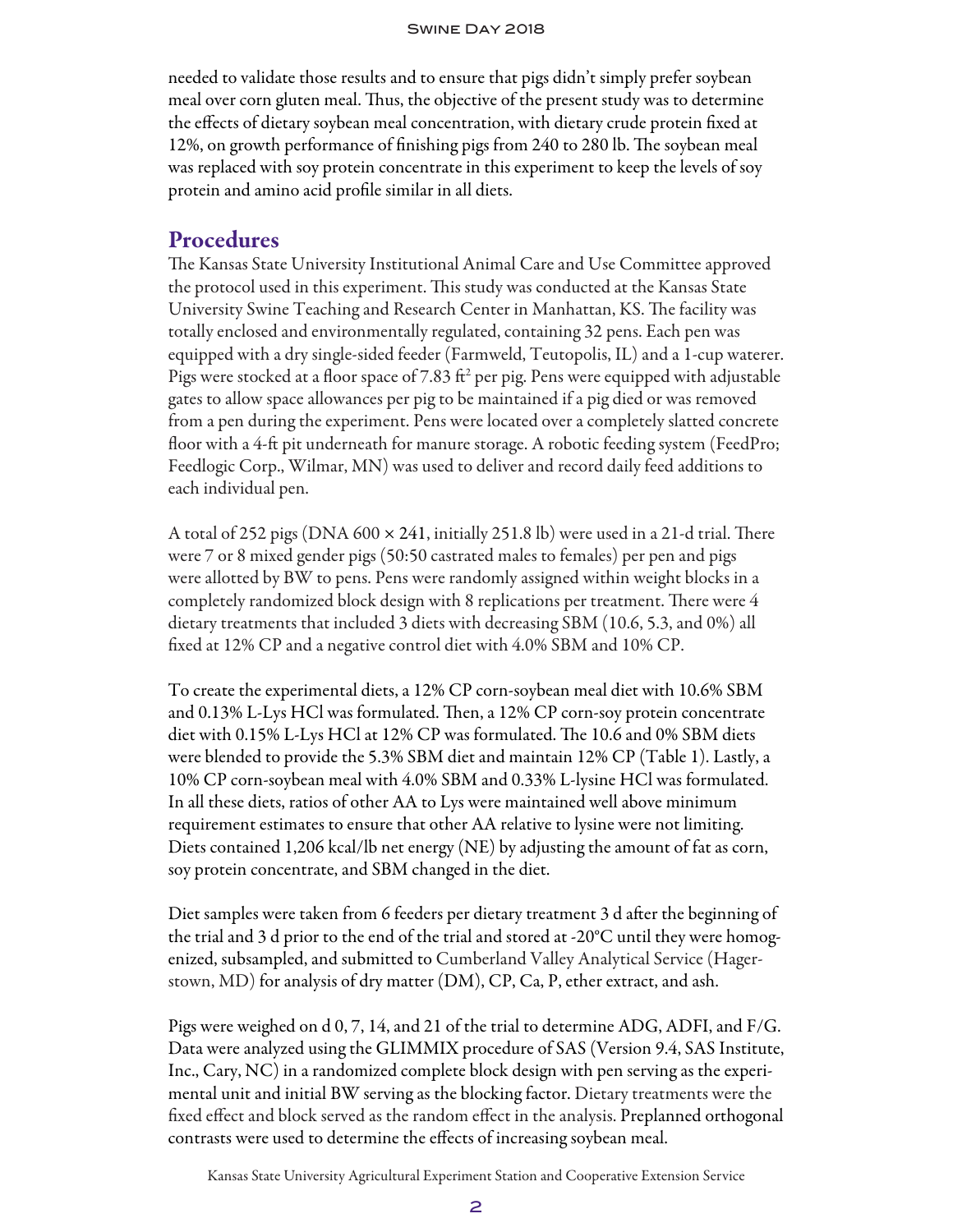## Results and Discussion

The analyzed total DM, CP, Ca, P, ether extract, and ash contents of experimental diets (Table 2) agreed closely with formulated estimates. For overall growth performance (d 0 to 21), decreasing SBM marginally decreased (linear, *P =* 0.062) average daily gain and worsened (linear,  $P = 0.061$ ) F/G (Table 3). Similar to some of our previous research experiments in this area, there was no evidence for differences in ADG for pigs fed the negative control diet with 10% CP and 4.0% SBM compared with pigs fed the diet with 12% CP and 10.6% SBM. Although not significant in these experiments, average daily feed intake numerically increased as SBM was reduced from 12 to 10% CP, leading to a numerical worsening of feed efficiency. The magnitude of response appears to differ between experiments; however, poorer feed efficiency often results when soybean meal is removed and crude protein is less than 12% in diets for pigs over 240 lb.

These results support our previous research suggesting that dietary SBM concentration could represent one of the reasons why we observed decreased growth performance in finishing pigs fed low CP diets. Additionally, it suggests that one or more biologically active compounds found in SBM may be contributing to the responses observed. Further research is needed to understand the reasons why pigs fed diets with seemingly adequate levels of AA, but with less than 10.6% SBM, have decreased growth performance.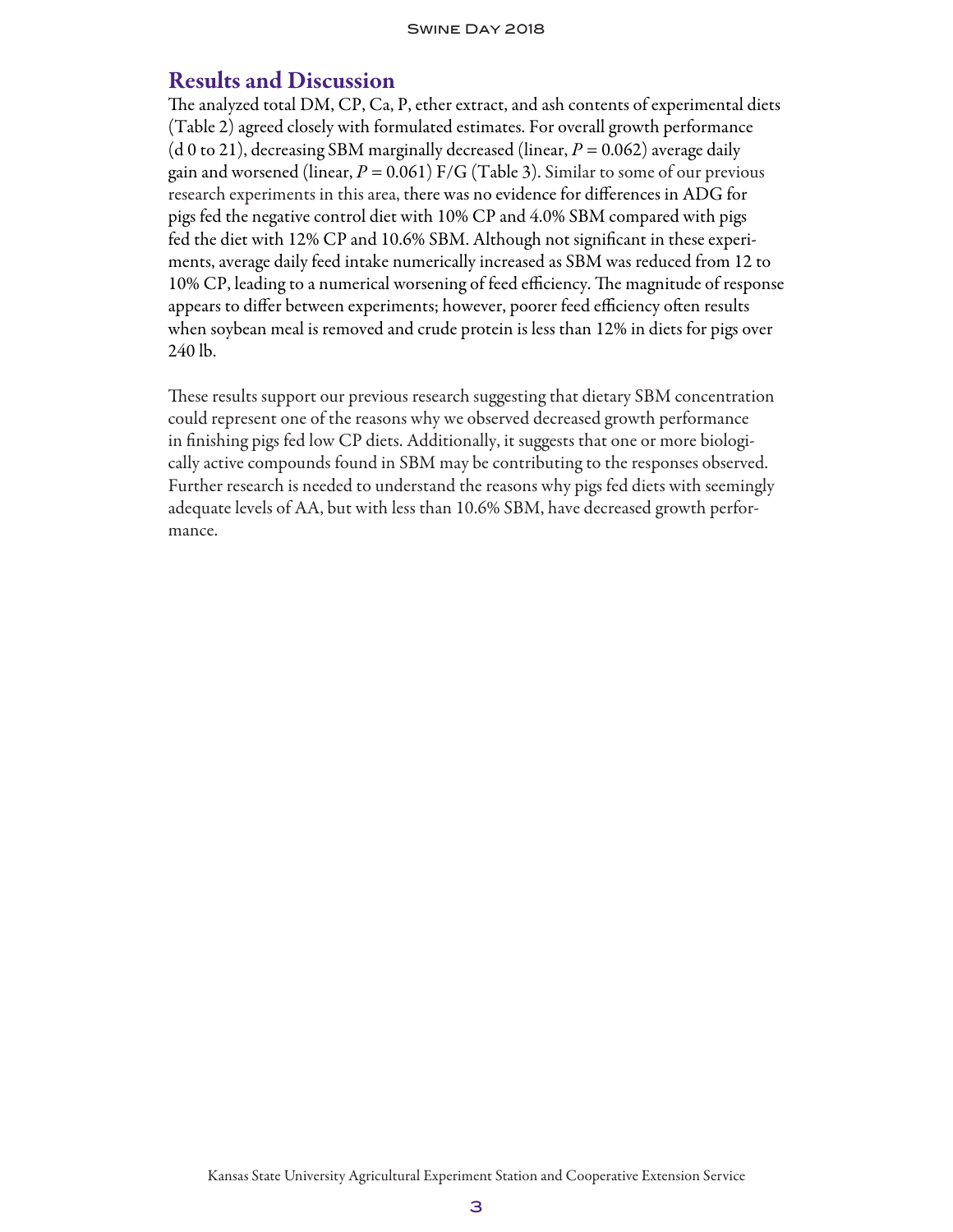|                                                    | Crude protein, % |        |        |        |  |
|----------------------------------------------------|------------------|--------|--------|--------|--|
|                                                    | 10               | 12     |        |        |  |
| Soybean meal, %:                                   | 4.0              | 10.6   | 5.3    | 0.0    |  |
| Ingredient, %                                      |                  |        |        |        |  |
| Corn                                               | 91.86            | 84.94  | 87.28  | 89.63  |  |
| Soybean meal (46.5% crude protein)                 | 4.00             | 10.63  | 5.31   |        |  |
| Soy protein concentrate                            | ---              | ---    | 3.35   | 6.70   |  |
| Choice white grease                                | 1.30             | 2.25   | 1.80   | 1.35   |  |
| Monocalcium phosphate (21% phosphorus)             | 0.56             | 0.52   | 0.54   | 0.55   |  |
| Limestone                                          | 1.05             | 0.98   | 1.01   | 1.05   |  |
| Salt                                               | 0.35             | 0.35   | 0.35   | 0.35   |  |
| L-Lysine-HCl                                       | 0.33             | 0.13   | 0.14   | 0.15   |  |
| DL-Methionine                                      | 0.06             | ---    | ---    | ---    |  |
| L-Threonine                                        | 0.11             | 0.03   | 0.03   | 0.03   |  |
| L-Tryptophan                                       | 0.04             | 0.00   | 0.01   | 0.01   |  |
| L-Valine                                           | 0.06             |        |        |        |  |
| L-Isoleucine                                       | 0.11             | ---    | ---    | ---    |  |
| Trace mineral premix                               | 0.10             | 0.10   | 0.10   | 0.10   |  |
| Vitamin premix                                     | 0.08             | 0.08   | 0.08   | 0.08   |  |
| Phytase <sup>2</sup>                               | 0.02             | 0.02   | 0.02   | 0.02   |  |
| Total                                              | 100.00           | 100.00 | 100.00 | 100.00 |  |
| Calculated analysis                                |                  |        |        |        |  |
| Standardized ileal digestible (SID) amino acids, % |                  |        |        |        |  |
| Lysine                                             | 0.55             | 0.55   | 0.55   | 0.55   |  |
| Isoleucine:lysine                                  | 75               | 75     | 74     | 73     |  |
| Leucine: lysine                                    | 164              | 191    | 193    | 195    |  |
| Methionine:lysine                                  | 51               | 37     | 37     | 37     |  |
| Methionine and cystine:lysine                      | 76               | 76     | 75     | 74     |  |
| Threonine:lysine                                   | $70\,$           | $70\,$ | 70     | 70     |  |
| Tryptophan:lysine                                  | 20.0             | 20.0   | 20.0   | 20.0   |  |
| Valine:lysine                                      | 80               | 88     | 88     | 89     |  |
| Histidine:lysine                                   | 40               | 50     | 50     | 50     |  |
| SID lysine:net energy, g/Mcal                      | 2.07             | 2.07   | 2.07   | 2.07   |  |
| Net energy, kcal/lb                                | 1,206            | 1,206  | 1,206  | 1,206  |  |
| Crude protein, %                                   | 10.0             | 12.0   | 12.0   | 12.0   |  |
| Calcium, %                                         | 0.53             | 0.53   | 0.53   | 0.53   |  |
| Phosphorus, %                                      | 0.41             | 0.43   | 0.43   | 0.43   |  |
| Available phosphorus, %                            | 0.26             | 0.26   | 0.26   | 0.26   |  |
| Standardized digestible phosphorus, %              | 0.29             | 0.30   | 0.30   | 0.30   |  |

#### Table 1. Diet composition (as-fed basis )1

1 Diets were fed from 238 to 280 lb.

2 Ronozyme Hiphos (GT) 2700 (DSM Nutritional Products, Inc, Parsippany, NJ). Provided 181.8 phytase units (FYT) per lb of diet with a release of 0.10% available P.

Kansas State University Agricultural Experiment Station and Cooperative Extension Service